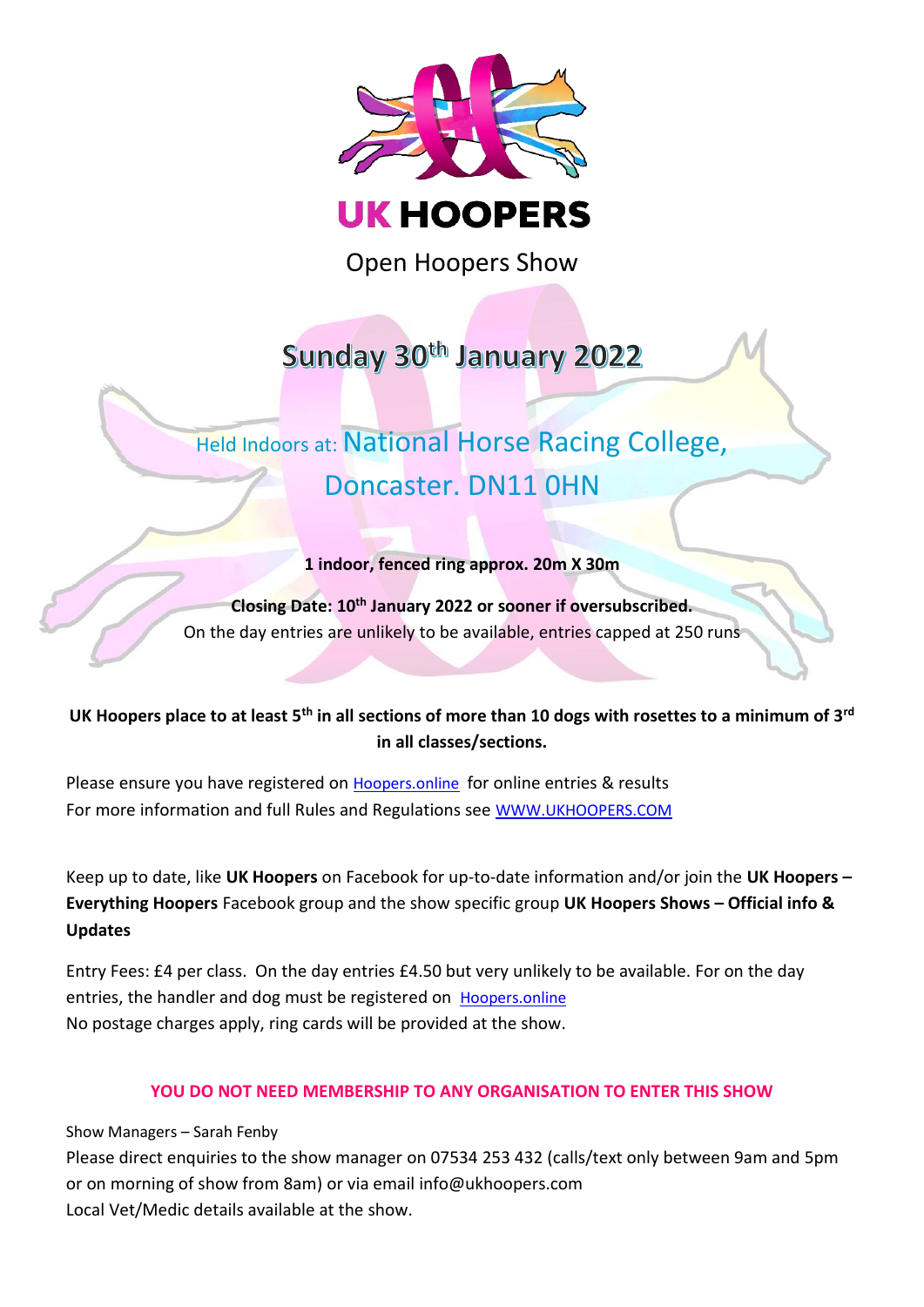# **Class Schedule**

(Classes are NOT expected to run in this order, ring plan will be issued prior to the event) Please use class numbers when entering.

**Provisional Timetable:** 

| 30th January 2022       |                 |              |                |                         |                 |  |  |  |
|-------------------------|-----------------|--------------|----------------|-------------------------|-----------------|--|--|--|
| <b>Class</b>            |                 | Grade        |                |                         |                 |  |  |  |
|                         |                 | $\mathbf{1}$ | $\overline{2}$ | $\overline{\mathbf{3}}$ | <b>Type</b>     |  |  |  |
| $\mathbf{1}$            | <b>Parcours</b> | ✔            |                |                         | <b>Graded</b>   |  |  |  |
| $\overline{2}$          | <b>Parcours</b> |              | $\checkmark$   | $\checkmark$            | <b>Combined</b> |  |  |  |
| $\overline{\mathbf{3}}$ | <b>Parcours</b> | $\checkmark$ |                |                         | <b>Graded</b>   |  |  |  |
| $\overline{\mathbf{4}}$ | <b>Parcours</b> |              | $\checkmark$   | $\checkmark$            | <b>Combined</b> |  |  |  |
| 5                       | <b>Hoopers</b>  | $\checkmark$ |                |                         | <b>Graded</b>   |  |  |  |
| $6\phantom{1}$          | <b>Hoopers</b>  |              | $\checkmark$   | $\checkmark$            | <b>Combined</b> |  |  |  |
| $\overline{7}$          | <b>Hoopers</b>  | $\checkmark$ |                |                         | <b>Graded</b>   |  |  |  |
| 8                       | <b>Hoopers</b>  |              | $\checkmark$   | $\blacktriangledown$    | <b>Combined</b> |  |  |  |

## **Class Descriptions**

Hoopers – A course consisting only of hoops.

Parcours – A course containing any combination of allowable equipment.

## **Grading**

All standard classes have separate awards for Small, Large and Veteran dogs (Veteran & Veteran+ will be combined).

Open classes have 1 set of awards per class but will usually place to a higher number.

Combined – both grades of dog will compete together with results split into Small, Large and Veteran.

Graded– Separate awards for each section in each grade (Eg. G1 Small, G1 Large, G1 Veteran, G2 Small, G2 Large, G2 Veteran and so on)

Classes labelled with only one grade are graded classes which are open to dogs of that grade only.

*Please ensure you check your entry and select classes carefully, refunds will not be provided for entries into classes for which you are not eligible to run in.*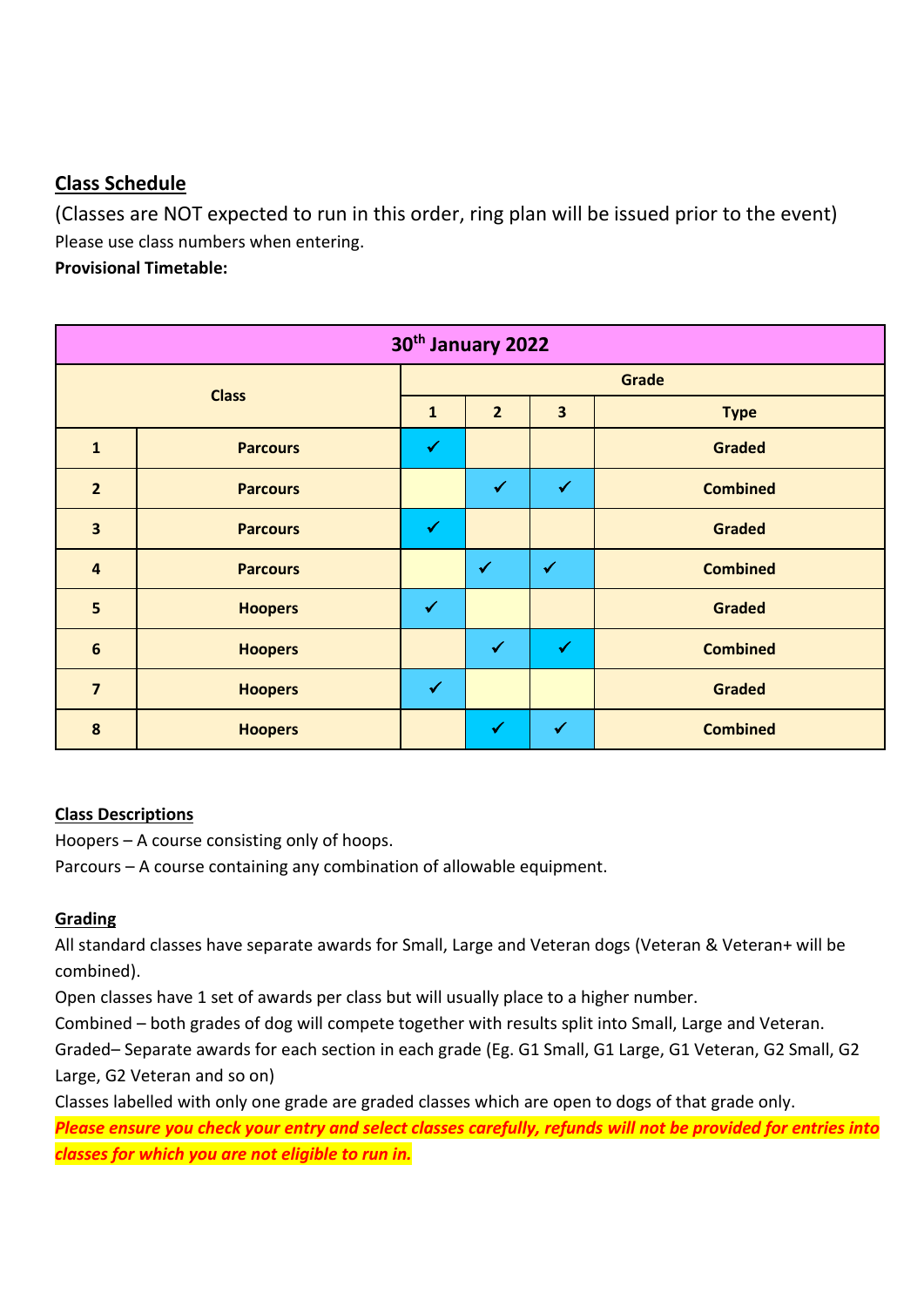**NFC runs** are available. A handler may choose to run NFC (Not for Competition) in any class in which they are eligible to compete. The handler must inform the scribe/judge upon entering the ring before commencing their run. The handler then has 60 seconds ring time and may train in the ring. **NFA** (Not for Award) runs are also available, please see rules for further details. **Nursery** runs are available, maximum of 2 Nursery runs per dog per day, you may choose which class(es) to run. If running nursery please enter NURSERY in the field which asks for your dogs competition number.

A silent toy may be carried in the hand when running in Grade 1, NFC or Nursery

#### **Dog Section**

**Small** – Dogs with an ulna measurement of 15cm or less.

**Large** – Dogs with an ulna measurement of 15.1cm or more.

**Veteran** – Dogs 7-10 yrs. **Veteran+** - Dogs 10yrs or over. (Dogs may run as a Veteran or not at the handlers choice. Once a dog competes as a Veteran it will remain as such).

#### **Awards**

Placing cards to 5<sup>th</sup> in each section of every class. Rosettes will be awarded to a minimum of 3<sup>rd</sup> place or 20% of pre-entered numbers, whichever is higher. Clear Round rosettes will be available for unplaced, clear rounds. Prizes or trophies may be awarded based on pre-entered class numbers. Presentations will be made during the show, all awards must be collected before the show closes or shall be forfeited.

#### **Full Rulebook**

Canbe viewed at **www.ukhoopers.com** competitors must read and understand the rules before entering and will be expected to comply at all times. The judges decision is final.

#### **Site Rules:**

Dogs must be kept on a lead at all times around the venue. All waste must be taken home with you, this includes poo bags.

#### **Food & Drink:**

Hot and cold food and drink will **not** be available on site. Please bring your own.

### **Level Classification**

| Grade        | <b>UK Hoopers Eligibility</b>              | <b>CHUK</b><br>Equivalent* | <b>Hooperholics</b><br>Equivalent* |
|--------------|--------------------------------------------|----------------------------|------------------------------------|
| $\mathbf{1}$ | All dogs new to competition start here     | <b>Starters</b>            | <b>Starters</b>                    |
|              | Dogs who have earned 1200 or more progress | <b>Novice</b>              |                                    |
|              | points at Grade 1                          | (Prev Beginners)           | <b>Improvers</b>                   |
|              | Dogs who have earned 1800 or more progress | Intermediate               |                                    |
| 3            | points at Grade 2                          | (Prev Novice)              | Class C                            |
|              | Dogs who have earned 2500 or more progress | Advanced                   |                                    |
|              | points at Grade 3                          | (Prev Masters)             | Class B                            |
|              | Dogs who have earned 3000 or more progress | <b>Masters</b>             |                                    |
| 5            | points at Grade 4                          | (Prev Elite)               | <b>Class A</b>                     |
|              | Dogs who have earned 3000 or more progress |                            |                                    |
| 6            | points at Grade 5                          |                            | Class $A+$                         |